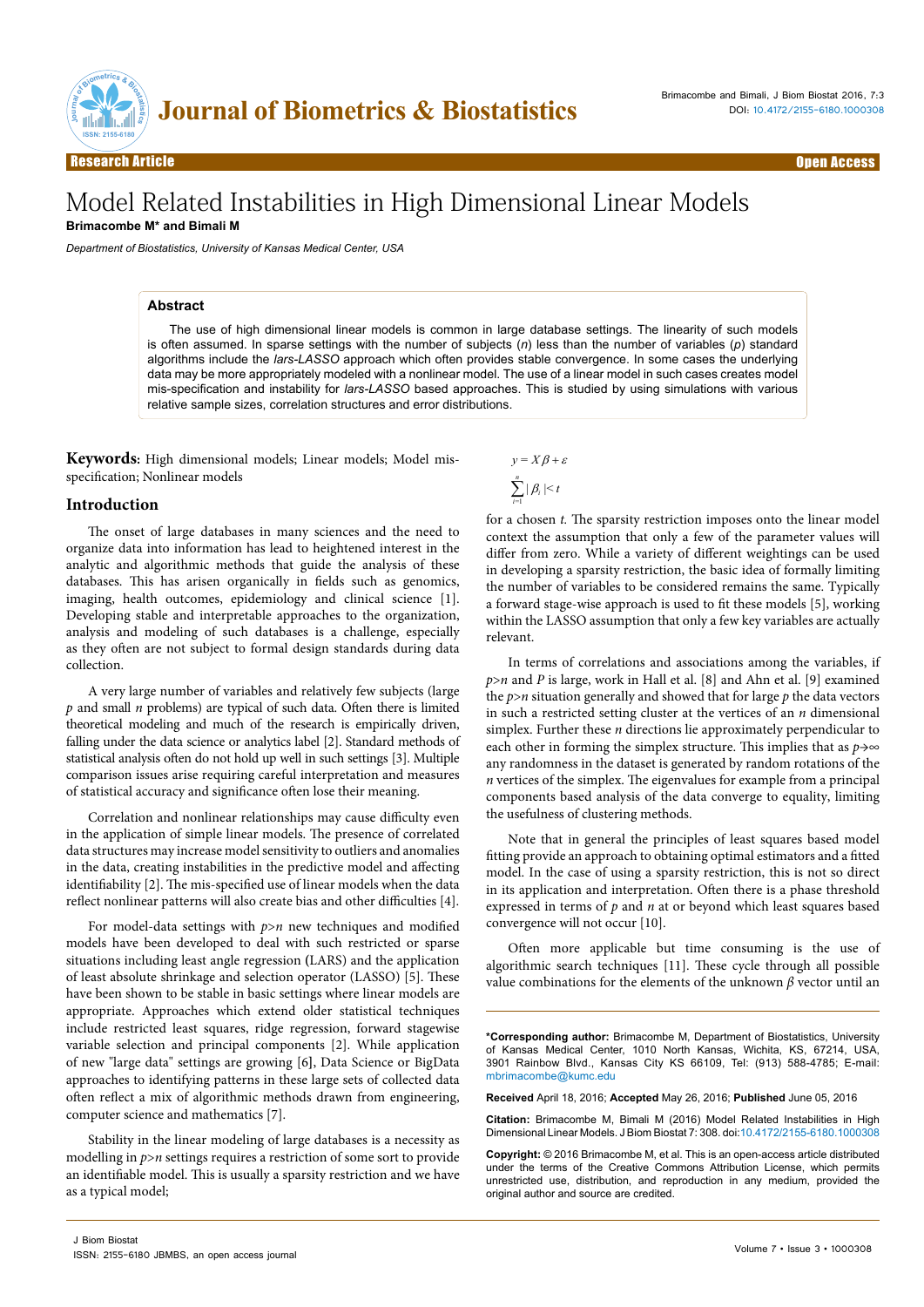optimal choice is found, minimizing the sum of squared errors subject to the sparsity restrictions. As computers become exponentially faster it is worth noting that such conceptually simpler approaches may become more common [11].

To examine the stability of sparsity related linear models numerical simulation is a useful approach. True parameter values can be defined, data generated from the true model and the convergence of the resulting estimated model to these true values examined. Nonlinearity and misspecification issues that arise in the analysis of large databases using linear models can be studied. In many settings the true underlying relationship may be a simple nonlinear relationship that can easily be missed when using linear methods or associated correlation based methods. The use of residuals in developing related diagnostic measures of convergence may be difficult as the residuals themselves may be biased and correlated [12], not at all *i.i.d* in nature.

Note that in some cases simulated databases should reflect the context of the science within which the statistical models are defined. In the context of population oriented genomics a more genetically relevant process should be used to generate datasets. These should reflect in some way the population genetic structures that exist through generations and underlie the analysis of current generations [13]. Here we define the simulation setting more broadly and do not use such restrictions.

In this paper we study the stability of linear models with sparsity, examining the cases *n*>*p, n=p* and *p*>*n*. The lars-LASSO approach is the most directly applicable and stable approach to fitting these types of restricted linear models, converging quickly, and is used throughout the simulations. The stability of the method is well understood and has a geometric basis [5]. Here we generate datasets to model a variety of specific distribution and correlation structures in the data, different relative levels of *p* versus *n* and mis-specification of the model in question, examining the frequency with which the lars-LASSO based linear model correctly chooses the true set of explanatory variables used to generate the response. The usefulness of these approaches in *p*>*n* high dimensional settings is then discussed.

## **Model Stability**

Model stability in a linear model can be affected by various properties of the model-data combination. There are some standard challenges and modifications. Sensitivity to rescaling and transformations of the response [14], the presence of heterogeneity [15], and use of ridge regression to limit effects of collinearity [16]. These are aimed at improving the application and stability of the model-data combination and resulting fitted model. In the fitting of linear models these issues also extend to diagnostic measures for detecting the effects of outliers and anomalies in the data [16]. From a broader algorithmic perspective, the ordinary least squares estimator can be seen as a very simple yet accurate one-step algorithm, guided and justified by calculus and geometric concepts.

In fitting higher dimensional linear models, the use of residuals in developing diagnostic measures of convergence, a common approach in standard linear models, may be inappropriate when *p*>*n* as the residuals may themselves be biased and correlated, not at all *i.i.d.* in nature. A standard diagnostic measure and fitting criterion is the C<sub>p,m</sub> diagnostic which is an estimator based on a total mean square error (*MSE*) criterion;

$$
C_{p,m} = \frac{SSE_p}{MSE(X_1, \dots, X_m)} - (n - 2p)
$$

where *p* is the overall number of variables [16]. A property of  $C_{p,m}$  is *E[C<sub>p,m</sub>]=p*, so we can use the value of  $C_{p,m}$  to estimate the number of variables to include in the model. Typically we determine  $C_{p,m}$  for each value of *m* choosing the value for  $p$  at which the  $C_{p,m}$  value stabilizes [16]. This is often viewed graphically. Note that the  $C_{p,m}$  criterion is based on the assumption that the *MSE* from the full model is an unbiased estimate of  $\sigma^2$ .

If the full model happens to contain a large number of parameters that are not significantly different from zero, the *MSE* will be larger than the estimate of  $\sigma^2$  obtained from a model in which more variables are significant. This is because the variables that are not contributing to decreasing the  $SSE<sub>p</sub>$  are still included in the degrees of freedom when computing *MSE*. If this is the case, the  $C_{p,m}$  may not be a suitable criterion for determining a useful model [16]. Further if we have a nonlinear component to the data affecting model convergence, then this caveat regarding the application of  $C_{p,m}$  as a model fitting criterion may apply and caution should be exercised.

The LASSO related sparsity restriction that is placed on the set of linear models being considered is given by;

$$
\sum_{i=1}^m | \beta_i | \leq t.
$$

This places a restriction on the fitting of the linear models(s) being considered and will alter the set of *C<sub>p,m</sub>* values to be considered. This is easily incorporated into the *lars* algorithm [17].

In the *p>n>m* setting there is a de facto limitation on the values for  $C_{p,m}$  reflecting the relationship of p to n to m or the set of variables to be considered at one time. In the case of underlying nonlinearity, the dependence of the measure on the squared length of the orthogonal projection  $(I - P)y$  where  $P = X(X'X)^{-1}X'$  and  $X = [x_1, ..., x_n]$ , gives rise to difficulties as the mis-specified linear model will be biased and as such the mean value of  $C_{p,m}$  may not be useful as a measure of  $p$  [16]. Thus the criteria can be easily misapplied when linearity cannot be assumed. If this criteria is an essential aspect of the model fitting approach under assumed linearity, the chosen models may be misleading if the true underlying model is nonlinear. Here we apply the *C<sub>p,m</sub>* criteria throughout for consistency.

## **Results of Numerical Study**

The *lars-LASSO* algorithm was used to fit all models. This is a very stable algorithm with convergence occuring quickly, so simulations were repeated only 30 times in each setting reported here. All models were examined using centered data. Several distributions along with various standard correlation structures (auto-regressive (AR), compound symmetry (CS) and diagonal heterogeneity (DH) with correlations given by  $0.8^{|i-j|}$  and  $0.2^{|i-j|}$ ) were examined for various levels of  $p$  versus *n.* Again, the fitting criteria used throughout for comparability is the *Cp,m* criteria. The overall set of distributions, correlation structures, levels of (*n,p)* and models considered are summarized in Table 1.

Using a response *y* generated from the linear model

 $y = 1 + 5.0 x_1 + 4.7 x_2 + 7.8 x_6 + 0.6 x_7 + 0.5 x_9 + 0.4 x_{10}$ 

in combination with various correlation structures and assumed normal error for all variables  $x_1$  to  $x_{10}$ , the simulation results given in Table 2 were observed.

The pattern in this table reveals a large amount of stability in the predictive accuracy of the lars-LASSO approach across various correlation structures. There was some observed instability in models with *p* >> *n* and *n* small and this occured across all correlation structures considered.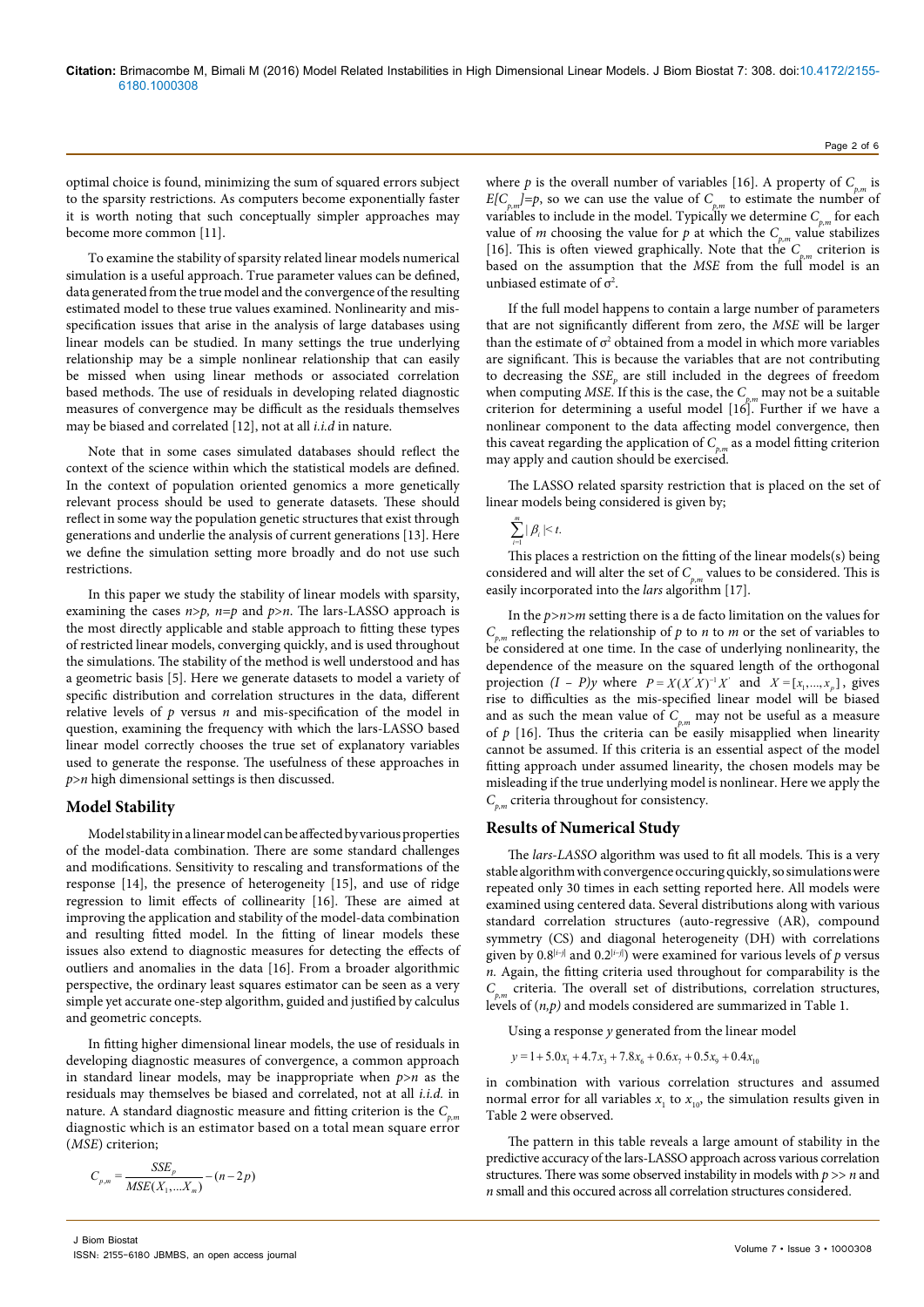Page 3 of 6

| <b>Distributions</b> | <b>Correlation Structures</b> |         |            | Model              |
|----------------------|-------------------------------|---------|------------|--------------------|
| Normal               | AR. CS. DH                    | 30.300  | 50, 30, 10 | Linear, Non-linear |
| Multivariate-t       | AR. CS. DH                    | 30.300  | 50.30.10   | Linear, Non-linear |
| Skew-Normal          | AR, CS, DH                    | 30, 300 | 50, 30, 10 | Linear, Non-linear |

**Table 1:** Summary of simulation studies.

| Correlation Type, n, p | X,           | $X_{3}$        | $X_{6}$        | $X_{7}$        | X,             | $X_{10}$       | Other                   |
|------------------------|--------------|----------------|----------------|----------------|----------------|----------------|-------------------------|
| AR, 50, 30             | 30           | 30             | 30             | 30             | 30             | 30             | 0                       |
| AR, 30, 30             | 30           | 30             | 30             | 30             | 30             | 30             | $\mathbf 0$             |
| AR, 10, 30             | 8            | 8              | 24             | 16             | 5              | 4              | 21                      |
| AR, 50,300             | 26           | 26             | 29             | 29             | 29             | 22             | $\overline{7}$          |
| AR, 30, 300            | 27           | 29             | 30             | 30             | 28             | 27             | $\boldsymbol{2}$        |
| AR, 10, 300            | $\mathbf{1}$ | 2              | 3              | 8              | 6              | 3              | 21                      |
| CS, 50, 30             | 30           | 30             | 30             | 30             | 30             | 30             | 0                       |
| CS, 30, 30             | 30           | 30             | 30             | 30             | 30             | 30             | $\mathbf 0$             |
| CS, 10, 30             | 11           | 16             | 20             | 25             | 15             | 8              | 23                      |
| CS, 50,300             | 28           | 26             | 30             | 28             | 28             | 26             | $\overline{7}$          |
| CS, 30, 300            | 30           | 30             | 30             | 30             | 29             | 28             | $\mathbf{1}$            |
| CS, 10, 300            | 3            | 1              | 8              | $\mathbf{1}$   | 3              | $\overline{2}$ | 30                      |
| DH1,50,30              | 30           | 30             | 30             | 30             | 30             | 30             | 0                       |
| DH1,30,30              | 30           | 30             | 30             | 30             | 30             | 30             | $\mathbf 0$             |
| DH1,10,30              | 12           | 6              | 17             | 22             | 10             | 6              | 22                      |
| DH1,50,300             | 27           | 27             | 29             | 29             | 29             | 28             | $\overline{\mathbf{c}}$ |
| DH1,30,300             | 20           | 19             | 27             | 22             | 15             | 14             | 9                       |
| DH1,10,300             | $\mathbf{1}$ | $\mathbf 0$    | $\overline{7}$ | $\overline{2}$ | $\mathbf{1}$   | $\mathbf 0$    | 23                      |
| DH2,50, 30             | 30           | 30             | 30             | 30             | 30             | 30             | $\mathbf 0$             |
| DH2,30, 30             | 30           | 30             | 30             | 30             | 30             | 30             | 0                       |
| DH2,10, 30             | 13           | $\overline{7}$ | 19             | 18             | 10             | 6              | 22                      |
| DH2,50,300             | 27           | 27             | 28             | 29             | 27             | 24             | 6                       |
| DH2,30,300             | 19           | 18             | 27             | 26             | 16             | 13             | 9                       |
| DH2,10,300             | $\mathbf 0$  | 0              | 10             | $\overline{2}$ | $\overline{2}$ | $\mathbf 0$    | 24                      |

Table 2: Results of Simulations for Various (n,p) Combinations Using A Multivariate Normal with Several Correlation Structures, 30 Replications and Linear Model.

Generated response and true model: y=1+5.0x<sub>1</sub>+4.7x<sub>3</sub>+7.8x<sub>6</sub>+0.6x<sub>7</sub>+0.5x<sub>9</sub>+0.4x<sub>10</sub>.

Simulations using the same correlation structures but with multivariate-t and skew-normal multivariate error distributions were then conducted and the results shown in Tables 3 and 4. Again there was weakness in variable selection with *n* small and *p* >> *n* across all correlation structures. The more robust error distributions did not alter the general pattern.

The same basic linear model fitting was then examined from the perspective of total variation explained, with results given in Table 4. For *p=*5000 and *n=*100, 250 and 500 using the same set of error distributions and correlation structures, the number of principal components [18] accounting for 75-80% of variation was determined for all models. Note that in the *p*>*n* case the number of principal components is limited by the sample size *n* and the percent reported here is the number of principal components divided by the number of available eigenvectors.

As shown in Table 5 the percent of non-zero principal components required to explain 75-80% of total variation was in the 45-68% range of non-zero principal components. For all distributions and correlation structures, as *n* decreased in relation to *p,* the percent of principal components required to explain the given level of total variation in the data increased. This reflects the geometric arguments mentioned in [8,9] as the principal components here converge towards equality and more of them are required to explain a given level of total variation.

The compound symmmetry correlation structure leads to slightly

lower levels of variation explained. This pattern held for all error distributions with slightly lower levels in the multivariate-t distribution case where outlier generation is more common.

Overall, the results reported in Table 1 through Table 4 indicate the stability of the *lars-LASSO* stagewise approach in linear models, especially when  $p \le n$ . For levels of  $p \gg n$  the predictive aspect of the model is weak across the various types of correlation structures and error distributions considered.

## **Nonlinearity and model mis-specification**

The use of a linear model when underlying nonlinearity exists in the data can lead to misleading results. The curvature of the underlying nonlinear model can be substantial and effect the accuracy of the model [19]. This was examined here using a simulated partially nonlinear regression model of the form;

$$
y = 1.4 \exp(-4.5x_1 - 6x_2) + 3.2x_3 + 2.3x_6 + 1.1x_7 + 0.8x_9 + 0.6x_{10}.
$$

Restricting our study to cases of  $p \geq n$ , nonlinearity had a strong effect on the model fitting, even when limited to only a few variables. We deliberately mis-specified the model using a linear model for fitting when the underlying relationship in the data was nonlinear with the  $C_{p,m}$  criteria used for comparative purposes, but may this not be stable for variable selection. Thirty replications were simulated using *n=*(10,30,50) and *p*=(30,300) and a similar set of error distributions and correlation structures as in Tables 1-4 with a linear model assumption.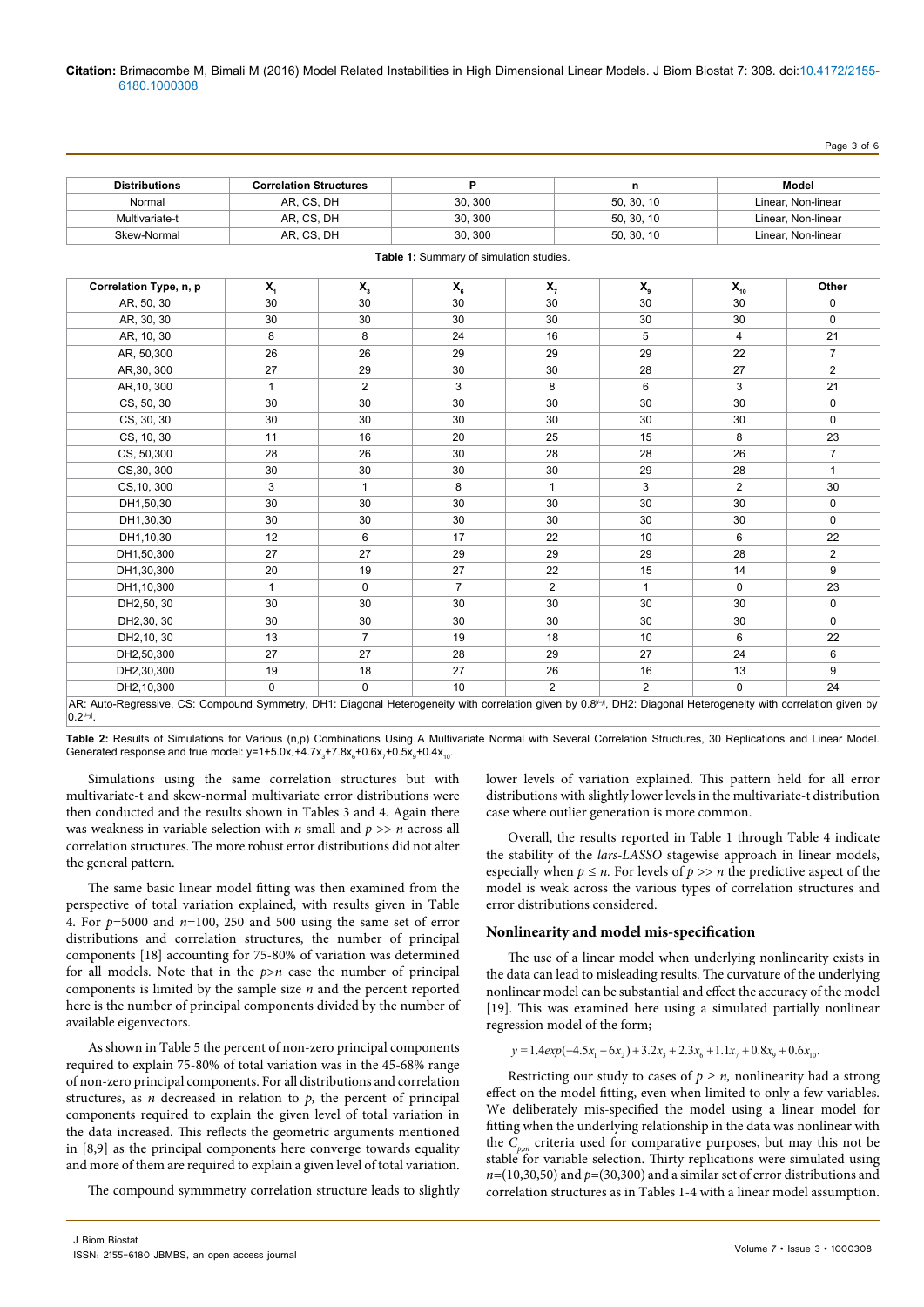| Correlation<br>Type, n, p | X,             | $\mathsf{X}_3$ | $X_{6}$        | x, | X, | $\mathsf{X}_{\scriptscriptstyle{10}}$ | Other          |
|---------------------------|----------------|----------------|----------------|----|----|---------------------------------------|----------------|
| AR, 50, 30                | 30             | 30             | 30             | 30 | 30 | 30                                    | 0              |
| AR, 30, 30                | 30             | 30             | 30             | 30 | 30 | 30                                    | $\Omega$       |
| AR, 10, 30                | 3              | 17             | 24             | 17 | 13 | 6                                     | 23             |
| AR, 50,300                | 29             | 29             | 29             | 27 | 27 | 24                                    | 8              |
| AR, 30, 300               | 28             | 28             | 29             | 30 | 24 | 27                                    | 6              |
| AR, 10, 300               | 1              | 3              | 11             | 4  | 3  | 1                                     | 22             |
| CS, 50, 30                | 30             | 30             | 30             | 30 | 30 | 30                                    | 0              |
| CS, 30, 30                | 30             | 30             | 30             | 30 | 30 | 30                                    | 0              |
| CS, 10, 30                | 4              | 12             | 12             | 12 | 13 | $\overline{4}$                        | 28             |
| CS, 50,300                | 30             | 29             | 30             | 29 | 29 | 26                                    | 3              |
| CS, 30, 300               | 27             | 25             | 30             | 30 | 22 | 27                                    | 6              |
| CS, 10, 300               | 0              | 3              | 6              | 3  | 1  | 0                                     | 30             |
| DH1,50,30                 | 30             | 30             | 30             | 30 | 30 | 30                                    | 0              |
| DH1,30,30                 | 30             | 30             | 30             | 30 | 30 | 30                                    | 0              |
| DH1,10,30                 | 12             | $\overline{7}$ | 14             | 18 | 9  | $\overline{4}$                        | 21             |
| DH1,50,300                | 27             | 25             | 30             | 28 | 28 | 26                                    | $\overline{7}$ |
| DH1,30,300                | 22             | 16             | 25             | 21 | 11 | 10                                    | 11             |
| DH1,10,300                | $\overline{2}$ | 0              | $\overline{7}$ | 3  | 0  | 0                                     | 26             |
| DH2,50, 30                | 30             | 30             | 30             | 30 | 30 | 30                                    | 0              |
| DH2,30, 30                | 30             | 30             | 30             | 30 | 30 | 30                                    | 0              |
| DH2,10, 30                | 12             | $\overline{7}$ | 17             | 15 | 9  | 4                                     | 23             |
| DH2,50,300                | 26             | 26             | 27             | 29 | 24 | 21                                    | 8              |
| DH2,30,300                | 20             | 16             | 26             | 22 | 13 | 10                                    | 10             |
| DH2,10,300                | $\overline{2}$ | 0              | $\overline{7}$ | 1  | 0  | 0                                     | 25             |

Auto-Regressive, CS: Compound Symmetry, DH1: Diagonal Heterogeneity with correlation given by 0.8|*i–j*<sup>|</sup> , DH2: Diagonal Heterogeneity with correlation given by 0.2|*i–j*<sup>|</sup> .

**Table 3:** Results of Simulations for Various (n,p) Combinations Using A Multivariate-t Distribution with Several Correlation Structures, 30 Replications, and Linear Model: Generated response and true model: y=1+5.0x<sub>1</sub>+4.7x<sub>3</sub>+7.8x<sub>6</sub>+0.6x<sub>7</sub> +0.5 $x_{9}$ +0.4 $x_{10}$ .

#### The results for the nonlinear models are given in Tables 6-8.

While some discussion of error distribution and correlation structure may be useful, we can see that the mis-specification of a linear model when the true model is nonlinear gives poor results. Variable selection is uniformly poor and the rate at which the model picks up variables that have little or no support in the actual simulation is relatively high. The cause of this is the nature of the lars algorithm which uses orthogonal projections of the remaining residual vectors at each stage to find the next predictive variable to which it is highly correlated.

In the linear model setting this algorithm creates a fast stepwise convergence to an optimal answer. However the use of both orthogonal projection and correlation is challenging when nonlinearity is present. Nonlinear patterns are less likely to be detected when correlation is present and orthogonal projections onto linear subspaces are not appropriate by definition when model fitting with nonlinear models [20]. In addition, as noted above the  $C_{p,m}$  criteria is poorly defined and can be misleading.

### **Mis-specification and sparsity restriction**

The issue of mis-specification arises as there is no guarantee that the use of a linear model will necessarily agree with the underlying data structure, as seen above. Problems will arise if the data are actually nonlinear in pattern. This is common in many natural phenomena, especially in relation to growth patterns. When this is the case models that focus on linearity may miss non-linear patterns in the data. The effects of nonlinearity can be difficult to deal with as the least squares or

maximum likelihood estimates in fitting models may be correlated and correlation can be very misleading in the presence of noninear patterns. Thus the effects of mis-specification in regard to a small number of variables will impact the fitting of the entire model.

Page 4 of 6

To more formally address the mis-specification issue with sparsity we express the linear model as function of two sets of variables;

$$
y = X\beta + \varepsilon = X_1\beta_1 + X_2\beta_2 + \varepsilon
$$

where initially  $n > p$ . Let us assume that the key significant variables are grouped in the  $X_1$  ( $n \times p_1$ ) matrix with  $p_1$  variables, the  $X_2$  ( $n \times p_2$ ) matrix has  $p_2$  additional variables, where  $p_1 \ll p_2$  and  $p_1 + p_2 = p$ . The error term  $\varepsilon$  ( $n \times 1$ ) is assumed to have the distribution  $\varepsilon \sim N(0, \sigma^2 I)$ . The goal here is to identify the variables in the  $X_1$  matrix. Now assume the aspect of interest is a nonlinear model underlying the  $X_1$  set of variables. In this setting we wish to assess to what extent the LASSO [5] or related technique may not detect the set of variables embedded in the nonlinear model. We re-express our initial model as;

$$
y = F(X_1\beta_1) + X_2\beta_2 + \varepsilon
$$
  

$$
\sum_{i=1}^{m} |\beta_i| < t
$$

where  $F(X_1 \beta_1)$  is a nonlinear model for the  $X_1$  subset of variables and we focus the sparsity restriction on the  $X<sub>1</sub>$  set of variables, selecting  $k < p_1$  non-zero coefficients in the sparsity restriction. Replacing *F* (*X<sub>1</sub>*)  $\beta$ <sub>1</sub>) with its Taylor expansion about  $\beta$ <sub>10</sub> to the second order we obtain;

$$
y = [X_1 \beta_{10} + F'(X_1 \beta_1)(\beta_1 - \beta_{10})] + X_2 \beta_2 + \varepsilon
$$
\n(1)

$$
\sum_{i=1}^{m} |\beta_i| < t \tag{2}
$$

| Correlation<br>Type, n, p                                                                                                                                       | x,             | X, | $X_{6}$ | x, | X,             | $X_{10}$ | Other          |  |  |
|-----------------------------------------------------------------------------------------------------------------------------------------------------------------|----------------|----|---------|----|----------------|----------|----------------|--|--|
| AR, 50, 30                                                                                                                                                      | 30             | 30 | 30      | 30 | 30             | 30       | 0              |  |  |
| AR, 30, 30                                                                                                                                                      | 30             | 30 | 30      | 30 | 30             | 30       | 0              |  |  |
| AR, 10, 30                                                                                                                                                      | 7              | 14 | 23      | 25 | 9              | 6        | 12             |  |  |
| AR, 50,300                                                                                                                                                      | 29             | 24 | 29      | 28 | 25             | 25       | 10             |  |  |
| AR, 30, 300                                                                                                                                                     | 27             | 27 | 30      | 28 | 28             | 25       | $\overline{4}$ |  |  |
| AR, 10, 300                                                                                                                                                     | $\overline{2}$ | 3  | 18      | 10 | 6              | 0        | 21             |  |  |
| CS, 50, 30                                                                                                                                                      | 30             | 30 | 30      | 30 | 30             | 30       | 0              |  |  |
| CS, 30, 30                                                                                                                                                      | 30             | 30 | 30      | 30 | 30             | 30       | 0              |  |  |
| CS, 10, 30                                                                                                                                                      | 11             | 20 | 26      | 18 | 14             | 5        | 19             |  |  |
| CS, 50,300                                                                                                                                                      | 28             | 28 | 26      | 29 | 29             | 26       | 7              |  |  |
| CS, 30, 300                                                                                                                                                     | 19             | 20 | 29      | 25 | 23             | 20       | 9              |  |  |
| CS, 10, 300                                                                                                                                                     | 4              | 5  | 8       | 4  | $\mathbf{1}$   | 0        | 30             |  |  |
| DH1,50,30                                                                                                                                                       | 30             | 30 | 30      | 30 | 30             | 30       | 0              |  |  |
| DH1,30,30                                                                                                                                                       | 30             | 30 | 30      | 30 | 30             | 30       | 0              |  |  |
| DH1.10.30                                                                                                                                                       | 11             | 12 | 17      | 18 | 10             | 11       | 12             |  |  |
| DH1,50,300                                                                                                                                                      | 29             | 29 | 30      | 29 | 29             | 30       | $\overline{2}$ |  |  |
| DH1,30,300                                                                                                                                                      | 21             | 19 | 30      | 24 | 18             | 16       | 6              |  |  |
| DH1,10,300                                                                                                                                                      | $\overline{2}$ | 1  | 6       | 5  | $\overline{4}$ | 3        | 23             |  |  |
| DH2,50, 30                                                                                                                                                      | 30             | 30 | 30      | 30 | 30             | 30       | 0              |  |  |
| DH2,30, 30                                                                                                                                                      | 30             | 30 | 30      | 30 | 30             | 30       | 0              |  |  |
| DH2, 10, 30                                                                                                                                                     | 11             | 12 | 15      | 18 | 11             | 11       | 12             |  |  |
| DH2,50,300                                                                                                                                                      | 29             | 29 | 30      | 29 | 29             | 30       | 3              |  |  |
| DH2,30,300                                                                                                                                                      | 21             | 19 | 30      | 24 | 16             | 14       | 6              |  |  |
| DH2,10,300                                                                                                                                                      | 3              | 1  | 8       | 3  | $\overline{4}$ | 3        | 22             |  |  |
| AR: Auto-Regressive, CS: Compound Symmetry, DH1: Diagonal Heterogeneity<br>with correlation given by $0.8^{\mu}$ , DH2: Diagonal Heterogeneity with correlation |                |    |         |    |                |          |                |  |  |

given by 0.2|*i–j*<sup>|</sup> . **Table 4:** Results of Simulations for Various (n,p) Combinations Using A Multivariate Skew Normal Distribution with Several Correlation Structures, 30 Replications, and Linear Model: Generated response and true model:  $y=1+5.0x_1+4.7x_3+7.8x_6+0.6x_7$ 

+0.5 $x_{9}$ +0.4 $x_{10}$ .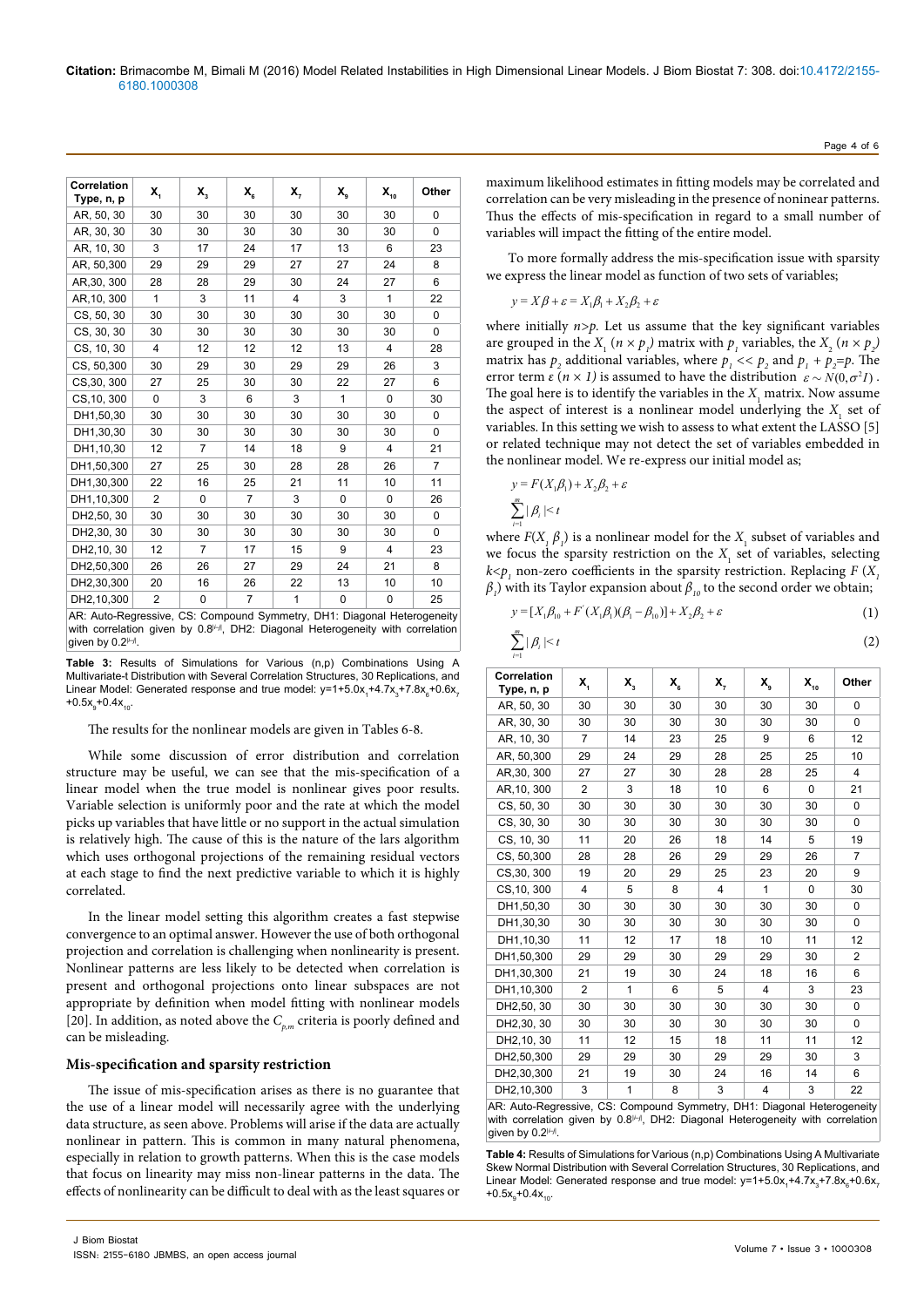| <b>Distribution</b> | <b>Covariance Structure</b> | <b>Number of Principal</b><br>Components (% Non-zero<br>components) |  |  |  |  |
|---------------------|-----------------------------|---------------------------------------------------------------------|--|--|--|--|
|                     |                             | 68 (68%)                                                            |  |  |  |  |
|                     | Autoregressive              | 159 (64%)                                                           |  |  |  |  |
|                     |                             | 293 (59%)                                                           |  |  |  |  |
|                     |                             | 44 (44%)                                                            |  |  |  |  |
| Normal              | <b>Compound Symmetry</b>    | 102 (41%)                                                           |  |  |  |  |
|                     |                             | 187 (37%)                                                           |  |  |  |  |
|                     |                             | 70 (70%)                                                            |  |  |  |  |
|                     | Diagonal Heterogeneity      | 166 (66%)                                                           |  |  |  |  |
|                     |                             | 312 (62%)                                                           |  |  |  |  |
|                     |                             | 50 (50%)                                                            |  |  |  |  |
|                     | Autoregressive              | 114 (46%)                                                           |  |  |  |  |
|                     |                             | 216 (43%)                                                           |  |  |  |  |
|                     |                             | 29 (29%)                                                            |  |  |  |  |
| Multivariate-t      | <b>Compound Symmetry</b>    | 57 (23%)                                                            |  |  |  |  |
|                     |                             | 113 (23%)                                                           |  |  |  |  |
|                     |                             | 51 (51%)                                                            |  |  |  |  |
|                     | Diagonal Heterogeneity      | 117 (47%)                                                           |  |  |  |  |
|                     |                             | 227 (45%)                                                           |  |  |  |  |
|                     |                             | 65 (65%)                                                            |  |  |  |  |
|                     | Autoregressive              | 149 (60%)                                                           |  |  |  |  |
|                     |                             | 264 (53%)                                                           |  |  |  |  |
|                     |                             | 60 (60%)                                                            |  |  |  |  |
| Skew-Normal         | <b>Compound Symmetry</b>    | 136 (54%)                                                           |  |  |  |  |
|                     |                             | 242 (48%)                                                           |  |  |  |  |
|                     |                             | 67 (67%)                                                            |  |  |  |  |
|                     | Diagonal Heterogeneity      | 158 (63%)                                                           |  |  |  |  |
|                     |                             | 289 (58%)                                                           |  |  |  |  |

| <b>Table 5:</b> Number of Principal Components Accounting for 75-80% of Total Variation |
|-----------------------------------------------------------------------------------------|
| for $p=5000$ and ( $n=100$ , 250 and 500).                                              |

| <b>Distribution</b> | Covariance<br><b>Structure</b> | n  | p   | $X_1$          | х,             | $X_{2}$        | $X_6$          | Х.,            | $X_{\odot}$    | $X_{10}$       |
|---------------------|--------------------------------|----|-----|----------------|----------------|----------------|----------------|----------------|----------------|----------------|
|                     |                                | 10 | 30  | 1              | 0              | 1              | $\overline{2}$ | $\overline{2}$ | 6              | 4              |
|                     |                                | 10 | 300 | 0              | 0              | $\Omega$       | 0              | 0              | 0              | 0              |
|                     |                                | 30 | 30  | 11             | 9              | 22             | 16             | 10             | 13             | 13             |
|                     | Autoregressive                 | 30 | 300 | $\Omega$       | 0              | $\overline{2}$ | 0              | $\overline{2}$ | $\overline{2}$ | 1              |
|                     |                                | 50 | 30  | 5              | 8              | 22             | 18             | 11             | 12             | 13             |
|                     |                                | 50 | 300 | $\Omega$       | 0              | $\Omega$       | $\overline{2}$ | 3              | 3              | 3              |
|                     | Compound<br>Symmetry           | 10 | 30  | $\overline{2}$ | $\overline{2}$ | 5              | 7              | $\overline{2}$ | $\overline{2}$ | $\overline{2}$ |
|                     |                                | 10 | 300 | 0              | 0              | $\mathbf 0$    | 0              | 0              | 0              | 0              |
| Normal              |                                | 30 | 30  | 16             | 5              | 20             | 10             | 10             | 18             | 10             |
|                     |                                | 30 | 300 | 1              | 0              | 1              | 7              | 0              | 1              | 1              |
|                     |                                | 50 | 30  | 8              | 5              | 23             | 13             | 6              | 15             | 12             |
|                     |                                | 50 | 300 | $\mathbf 0$    | 0              | 6              | 1              | 10             | 1              | 4              |
|                     |                                | 10 | 30  | 0              | 0              | 5              | 6              | 1              | 5              | 8              |
|                     |                                | 10 | 300 | 0              | 0              | 0              | 3              | 0              | 0              | 0              |
|                     | Diagonal                       | 30 | 30  | 11             | 5              | 15             | 16             | 14             | 11             | 14             |
|                     | Heterogeneity                  | 30 | 300 | 0              | 0              | 1              | 0              | 3              | 7              | 1              |
|                     |                                | 50 | 30  | 0              | $\overline{7}$ | 15             | 11             | 14             | 20             | 12             |
|                     |                                | 50 | 300 | 0              | 0              | $\overline{2}$ | 0              | 0              | $\overline{2}$ | $\overline{2}$ |

**Table 6:** Variable Selection Rates for 30 Replications, Normal Error and Various Correlation Structures.

If we were to apply a linear model to this setting we would in essence be using a local linear approximation rather than the true model, giving;

$$
y = X_1 \beta_{10} + X_2 \beta_2 + \varepsilon^*
$$

$$
\sum_{i=1}^m |\beta_i| < t
$$

J Biom Biostat ISSN: 2155-6180 JBMBS, an open access journal Page 5 of 6

where  $\varepsilon^* = \varepsilon + F'(X_1 \beta_1)(\beta_1 - \beta_1)$  and in fitting this, we will both potentially miss the nonlinear aspect of the data and apply an approach which employs a biased error distribution  $\varepsilon^* \sim N(F'(X_1 \beta_1)(\beta_1 - \beta_{10}), \sigma^2 I)$ .

In the  $p>n$  setting sparseness will not help alleviate the misspecification issue. Indeed the mis-specification effect may be augmented over the restrictions implicit in the use of the sparsity restriction. The  $C_{p,m}$  criteria defined here in this context will not be unbiased [16] and use of residuals in diagnostic measures may be inappropriate as noted above.

Note that if the underlying model is mis-specified, the sparseness restriction may not actually make sense, as it applies a linear scale to the relative importance of the estimated parameter coefficients. Note further that the centering of the data, a key component in the *LASSOlars* algorithm [5], may actually increase the bias in the model if there is underlying nonlinearity [21]. Indeed the effect of centering in such

| <b>Distribution</b> | Covariance<br><b>Structure</b> | n  | p   | $X_{1}$  | X, | $X_3$          | $X_{6}$        | $X_{7}$     | $X_{\rm g}$ | $X_{10}$       |
|---------------------|--------------------------------|----|-----|----------|----|----------------|----------------|-------------|-------------|----------------|
|                     |                                | 10 | 30  | $\Omega$ | 0  | 0              | 3              | 3           | 7           | 10             |
|                     |                                | 10 | 300 | $\Omega$ | 0  | 0              | 0              | 0           | 1           | 1              |
|                     | Autoregressive                 | 30 | 30  | 10       | 9  | 16             | 15             | 17          | 21          | 20             |
|                     |                                | 30 | 300 | $\Omega$ | 0  | 0              | $\overline{2}$ | $\mathbf 0$ | 0           | $\overline{2}$ |
|                     |                                | 50 | 30  | $\Omega$ | 0  | 3              | $\overline{2}$ | 3           | 6           | 0              |
|                     |                                | 50 | 300 | $\Omega$ | 0  | 0              | 5              | 6           | 12          | 1              |
|                     | Compound                       | 10 | 30  | 0        | 0  | 4              | 5              | 0           | 8           | 6              |
|                     |                                | 10 | 300 | 0        | 0  | 0              | 0              | 0           | 0           | 0              |
| Multivariate-t      |                                | 30 | 30  | 7        | 8  | 11             | 18             | 17          | 18          | 15             |
|                     | Symmetry                       | 30 | 300 | $\Omega$ | 0  | 0              | 0              | 1           | 0           | $\Omega$       |
|                     |                                | 50 | 30  | 8        | 4  | 9              | 10             | 21          | 16          | 12             |
|                     |                                | 50 | 300 | 1        | 0  | 1              | 0              | 6           | 8           | 1              |
|                     |                                | 10 | 30  | 0        | 0  | 5              | 10             | 7           | 10          | 11             |
|                     |                                | 10 | 300 | 0        | 0  | 0              | 0              | 0           | 1           | 3              |
|                     | Diagonal                       | 30 | 30  | 10       | 14 | 14             | 20             | 19          | 21          | 17             |
|                     | Heterogeneity                  | 30 | 300 | 0        | 0  | $\overline{2}$ | 4              | 0           | 3           | 1              |
|                     |                                | 50 | 30  | 12       | 11 | 21             | 19             | 17          | 10          | 17             |
|                     |                                | 50 | 300 | 0        | 0  | 0              | 3              | 0           | 1           | $\overline{2}$ |

**Table 7:** Variable Selection Rates for 30 Replications, Multivariate-t Error and Several Correlation Structures.

| <b>Distribution</b> | Covariance<br><b>Structure</b> | n  | p   | x, | $x_{2}$        | $X_3$          | $X_{6}$        | $x_{7}$        | $X_{\alpha}$ | $\mathsf{x}_{_{10}}$ |
|---------------------|--------------------------------|----|-----|----|----------------|----------------|----------------|----------------|--------------|----------------------|
|                     |                                | 10 | 30  | 0  | 0              | 1              | 3              | 7              | 3            | 6                    |
|                     |                                | 10 | 300 | 0  | 0              | $\Omega$       | 0              | 0              | $\Omega$     | $\Omega$             |
|                     |                                | 30 | 30  | 10 | 12             | 15             | 9              | 13             | 13           | 19                   |
|                     | Autoregressive                 | 30 | 300 | 0  | 0              | 0              | 0              | 0              | 1            | 5                    |
|                     |                                | 50 | 30  | 2  | 6              | $\overline{2}$ | 29             | 15             | 22           | 4                    |
|                     |                                | 50 | 300 | 0  | 0              | $\Omega$       | 6              | $\overline{7}$ | 1            | 1                    |
|                     | Compound<br>Symmetry           | 10 | 30  | 0  | 0              | 5              | 5              | $\overline{2}$ | 10           | $\overline{2}$       |
|                     |                                | 10 | 300 | 0  | 0              | $\overline{2}$ | 0              | 1              | $\Omega$     | 0                    |
| Skew-Normal         |                                | 30 | 30  | 12 | 11             | 13             | 12             | 17             | 9            | 16                   |
|                     |                                | 30 | 300 | 0  | 0              | 0              | 0              | 0              | 3            | 1                    |
|                     |                                | 50 | 30  | 0  | 6              | 5              | 29             | 13             | 9            | 0                    |
|                     |                                | 50 | 300 | 0  | 0              | 0              | $\overline{2}$ | 3              | 3            | 3                    |
|                     |                                | 10 | 30  | 0  | 0              | 3              | 1              | 3              | 11           | $\overline{2}$       |
|                     |                                | 10 | 300 | 0  | 0              | 0              | 0              | 1              | $\Omega$     | 0                    |
|                     | Diagonal                       | 30 | 30  | 11 | 11             | 14             | 12             | 12             | 14           | 18                   |
|                     | Heterogeneity                  | 30 | 300 | 0  | 0              | 0              | 1              | 0              | 3            | 1                    |
|                     |                                | 50 | 30  | 1  | $\overline{2}$ | $\overline{2}$ | 28             | 13             | 7            | 0                    |
|                     |                                | 50 | 300 | 0  | 0              | 0              | 6              | $\overline{2}$ | 1            | 0                    |

**Table 8:** Variable Selection Rates for 30 Replications, Skew-Normal Error and Various Correlation Structures.